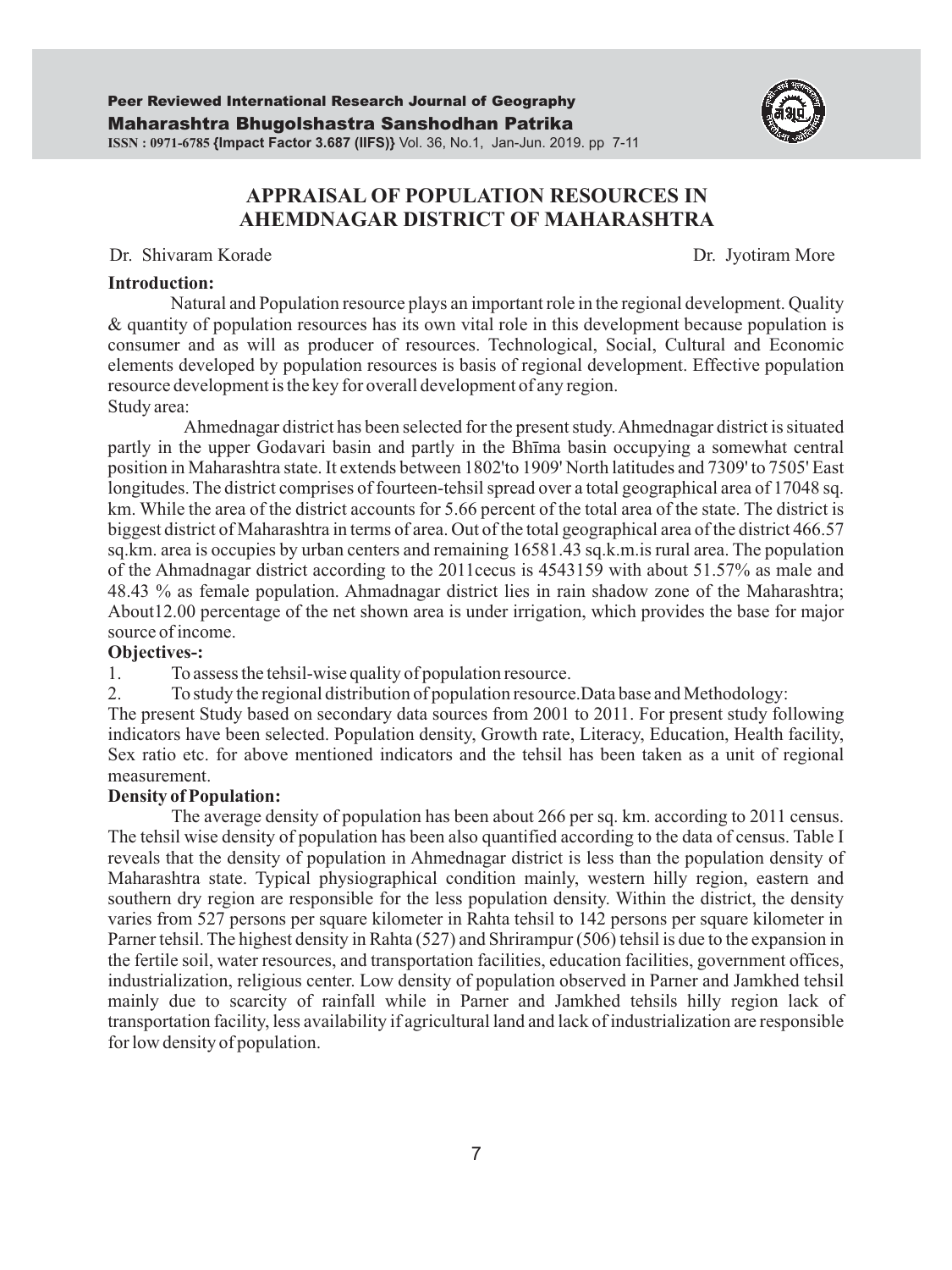#### Dr. Shivaram Korade , Dr. Jyotiram More

| Sr.<br>N <sub>0</sub> | <b>Tahsil</b>                   | Population<br><b>Density</b> | Population<br>Growth | Literacy<br>$\frac{0}{0}$ | <b>Education</b><br><b>Facility</b> | <b>Sex</b><br><b>Ratio</b> | <b>Health</b><br>Facility<br>$\frac{0}{0}$ |
|-----------------------|---------------------------------|------------------------------|----------------------|---------------------------|-------------------------------------|----------------------------|--------------------------------------------|
| $\mathbf{1}$          | Akola                           | 193                          | 5.04                 | 74.85                     | 8                                   | 974                        | 66.32                                      |
| $\overline{2}$        | Sangamner                       | 285                          | 9.25                 | 79.96                     | 17                                  | 943                        | 84.71                                      |
| $\overline{3}$        | Kopargaon                       | 423                          | 5.03                 | 79.84                     | 13                                  | 942                        | 90.00                                      |
| $\overline{4}$        | Rahata                          | 527                          | 6.41                 | 82.08                     | 17                                  | 940                        | 93.10                                      |
| 5                     | Shrirampur                      | 506                          | 6.48                 | 82.12                     | 8                                   | 962                        | 90.91                                      |
| 6                     | Nevasa                          | 291                          | 6.20                 | 78.51                     | 11                                  | 934                        | 81.40                                      |
| $\tau$                | Shevgaon                        | 239                          | 8.37                 | 73.94                     | $10\,$                              | 953                        | 74.11                                      |
| 8                     | Pathardi                        | 218                          | 8.60                 | 74.74                     | 9                                   | 926                        | 61.94                                      |
| 9                     | Nagar                           | 466                          | 15.39                | 86.34                     | 28                                  | 931                        | 88.68                                      |
| 10                    | Rahuri                          | 345                          | 5.55                 | 79.74                     | 8                                   | 934                        | 86.46                                      |
| 11                    | Parner                          | 142                          | $\overline{5.50}$    | 75.64                     | 12                                  | 955                        | 74.81                                      |
| 12                    | Shrigonda                       | 207                          | 7.69                 | 76.25                     | $\overline{9}$                      | 923                        | 82.46                                      |
| 13                    | Karjat                          | 155                          | 5.99                 | 74.11                     | 5                                   | 914                        | 76.67                                      |
| 14                    | Jamkhed                         | 180                          | 4.81                 | 72.62                     | $\overline{5}$                      | 920                        | 58.14                                      |
|                       | <b>District</b><br><b>Total</b> | 266                          | 12.44                | 79.05                     |                                     | 939                        | 77.67                                      |
|                       | <b>M. H.</b>                    | 365                          | 15.99                | 82.34                     |                                     | 929                        |                                            |

**Table-I Population Resource Development Indicators (2011)**

Source – District Census Handbook of Ahmednagar District 2011.

#### **Population Growth:**

Table No. I. shows the tahsil wise population growth in Ahmadnagar district during the decadal of 2001-2011. Decadal growth rate of population is 12.44 percent for study area which is less than Maharashtra state (15.99%). The decadal growth found to be very high (15.39 percent) in Nagar tahsil. Highest population growth rate is recorded in Nagar tahsil because of development of industrial area of MIDC, Nagar city is also located in tahsil and increased standard of living of locals. The lowest population decadal growth (4.81 percent) is noted in the Jamkhed tahsil. An interesting fact from the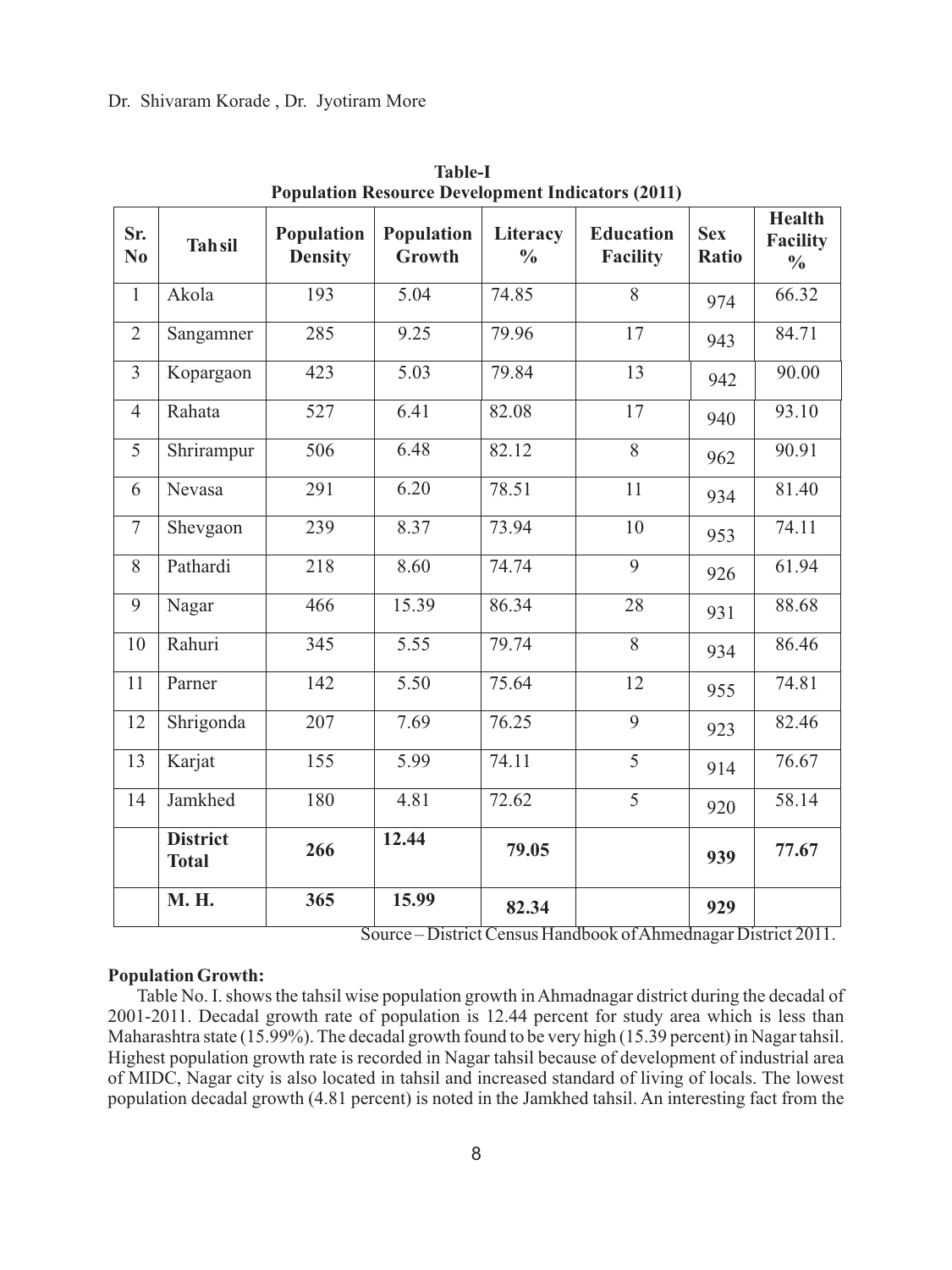#### Dr. Shivaram Korade , Dr. Jyotiram More

table states that among all tahsil, Akola tahsil having highest number of villages but their decadal growth was very low as compare to other tahsil. The total decadal growth in Ahmadnagar district is 12.44 percent from 2001 to 2011. In this decade year population growth decreasing because the population birth rate is low, increasing marriage age, medical facilities are available compulsion of family planning in the society. Minimum growth has been observed in the middle, eastern and northern part of the district. The factors affecting high growth of population in these tehsils are worth noticing. These are mainly associated with the socio-economic development.

#### **Literacy:**

According to the census, literacy means proportion of persons who can both read and write understanding in any language. Literacy is the base of development of any nation. Growth of knowledge, new ideas and technology, growth in research etc. are necessary to improve the population resource development. The literacy rate of Ahmednagar district in 2011 is 79.05 percent which is more than Maharashtra (82.34 %). High Literacy observed in Nagar, Shirampur and Rahata as compare to other tahsils. In Nagar tahsil there are many educational institutes are present. Villages in this tahsil are very close to district place with remarkable connectivity. Villages in Shirampur tahsil are also have good connectivity with their tahsil and district places. In Rahata development of tourism is responsible for the high literacy rate. Low Literacy observed in Jamkhed and Karjat tahsil because of adverse physiographic and climatic condition etc.

# **Education Institution:**

Education plays a very important role in the all round development of population beings. It also helps in acquiring the population qualities which in turn determine the high level of population development. Thus, role of education is directly proportionate to the level and quality of population development in an area. A minimum level of education is an essential condition for the all round development of the population resource in any region. In other words, it may be stated that the backwardness of any area is directly proportionate to the illiteracy level of the people. According to the recent data the primary, secondary, higher secondary educational institutes and senior colleges, recent data the primary, secondary, higher secondary Physical education, Low College, technical and vocational college, engineering and medical are observed in the district. These facilities at district level can be termed as adequate, though there may be some regional imbalance within the district. Highest numbers of Education Institutions are observed in Nagar tahsil followed by Sangamner and Rahata tahsils. In Nagar and Sangamner and Rahata tahsils agricultural and industrial development is high so density of population is also high. In order to fulfill the educational need of these populations large numbers of educational institutions are located in these tahsils.

#### **Sex ratio:**

Sex ratio is an important social indicator to measure the large space of prevailing equity between males and females in the society. It is also a sensitive indicator and also a very important factor for the development of the state as well as the country. The sex ratio is varied in the different tehsils in the district. The physical and socio-economic condition of every tahsil is different; which affects the nature of migration. According to 2011 census data in Ahmadnagar district the sex ratio is different from 974 to 914. The highest sex ratio in Akole tahsil that is 974 and lowest in Karjat tahsil it is 914. Below the district average sex ratios in seven tahsils, these tahsils are Nagar, Rahuri, Karjat, Pathardi, Shrigonda, Jamkhed and Rahata. Above the district average sex ratios in seven tahsils, these tahsils are namely Shrirampur, Nevasa, Shevgaon, Parner, Akole, Kopargaon and Sangamner. Ahmadnagar district, only Akole and Parner tahsils female population was more than the male population. Because Akole tahsil is tribal area and Parner tahsil is drought prone area that why male population migrated in other cities of Maharashtra.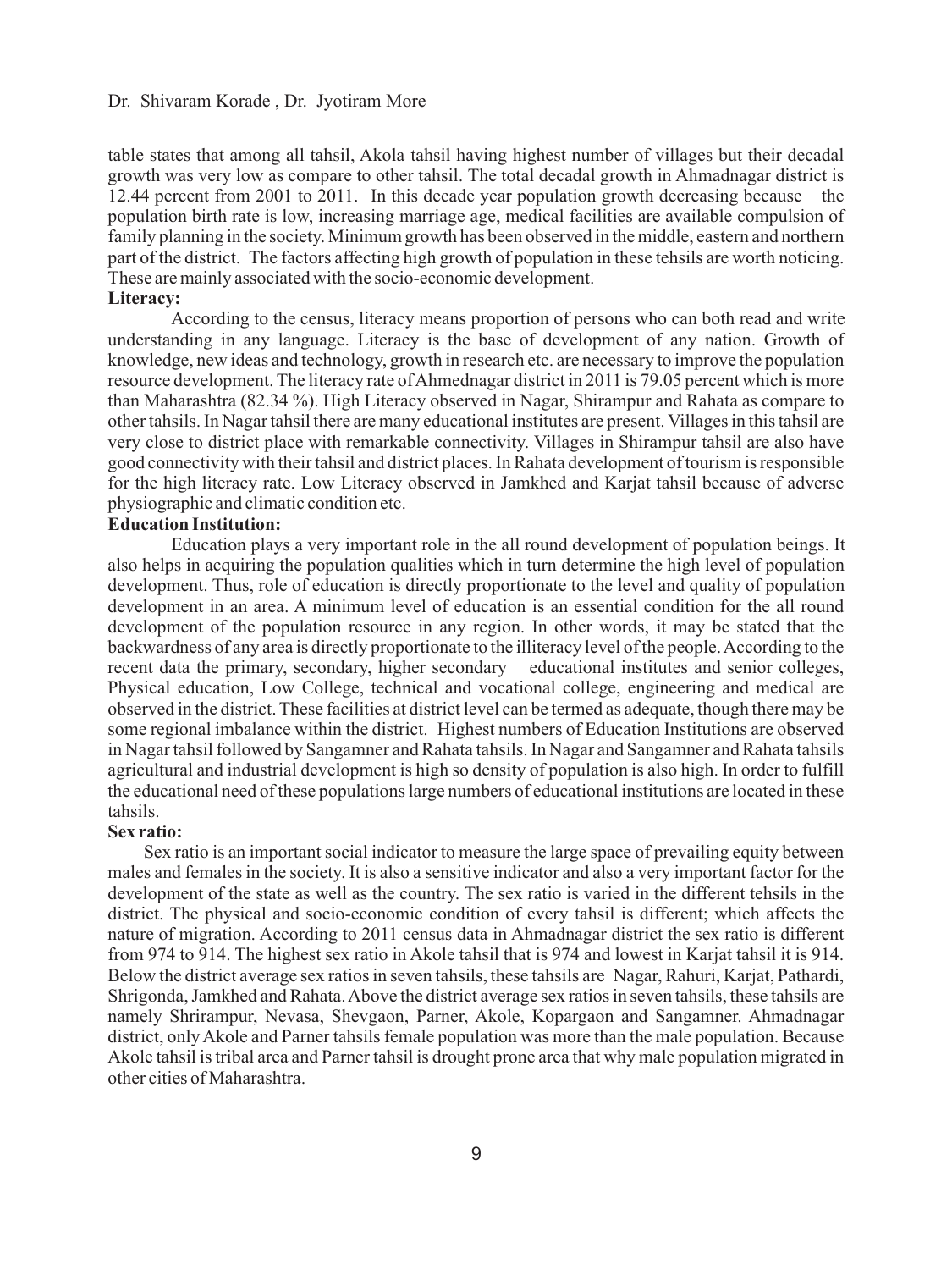#### **Medical facility:**

Medical aid is extremely important for the health of the people and for the population resource development in particular. Population productivity is directly linked with the level of health. Hence, it is of paramount importance to have access to an adequate medical facility to all the people at all the time. For Population resource development the medical facilities play an important role. High Government medical facility observed in Rahta, Kopargaon and Shirampur tahsil. Due to demographic condition and infrastructural facility numbers of govt. There are three tahsil where more than 90 percent of medical facilities these are Kopargaon, Rahata and Shirampur. In the district six tahsils are medical facilities below the district average (77.67%), namely Akole, Shevgaon, Pathardi, Parner, Karjat, and Jamkhed.

# **Population Resources Development Region:**

To study of Population resource development Population density, Population Growth rate, Literacy rate, Education facilities, Health facilities and Sex ratio are calculated and analyzed. Then these indicators are ranked according to quality.

#### **Table No. 2**

| <b>Tehsil</b> | Population     | Population     | Literacy      | <b>Education</b> | <b>Sex</b>     | <b>Health</b>  | Mean           |
|---------------|----------------|----------------|---------------|------------------|----------------|----------------|----------------|
|               | <b>Density</b> | Growth         | $\frac{0}{0}$ | Facility         | Ratio          | Facility       |                |
| Akola         | 11             | 12             | 10            | 8                | 01             | 12             | $\mathbf{Q}$   |
| Sangamner     | $\overline{7}$ | $\overline{2}$ | 04            | $\overline{2}$   | 05             | 6              | 4.33           |
| Kopargaon     | $\overline{4}$ | 13             | 05            | $\overline{3}$   | 06             | $\overline{3}$ | 5.67           |
| Rahta         | $\mathbf{1}$   | 6              | 02            | $\overline{2}$   | 07             | $\mathbf{1}$   | 3.12           |
| Shrirampur    | $\overline{2}$ | $\overline{7}$ | 03            | $\overline{8}$   | 02             | $\overline{2}$ | $\overline{4}$ |
| Nevasa        | 6              | 8              | 07            | 5                | 09             | 8              | 7.11           |
| Shevgaon      | 8              | $\overline{4}$ | 13            | 6                | 04             | 11             | 7.67           |
| Pathardi      | 9              | $\overline{3}$ | 11            | $\overline{7}$   | 11             | 13             | $\overline{9}$ |
| Nagar         | $\overline{3}$ | $\mathbf{1}$   | 01            | $\mathbf{1}$     | 10             | $\overline{4}$ | 3.33           |
| Rahuri        | $\overline{5}$ | 10             | 06            | 8                | 08             | 5              | $\overline{7}$ |
| Parner        | 14             | 11             | 08            | $\overline{4}$   | 03             | 10             | 8.33           |
| Shrigonda     | 10             | $\overline{5}$ | 09            | $\overline{7}$   | 12             | $\overline{7}$ | 8.33           |
| Karjat        | 13             | 9              | 12            | 9                | 14             | $\mathbf{Q}$   | 11             |
| Jamkhed       | 12             | 14             | 14            | 9                | 13             | 14             | 12.97          |
| <b>Total</b>  |                |                |               |                  | $\overline{a}$ |                |                |

Source: Computed by Authors